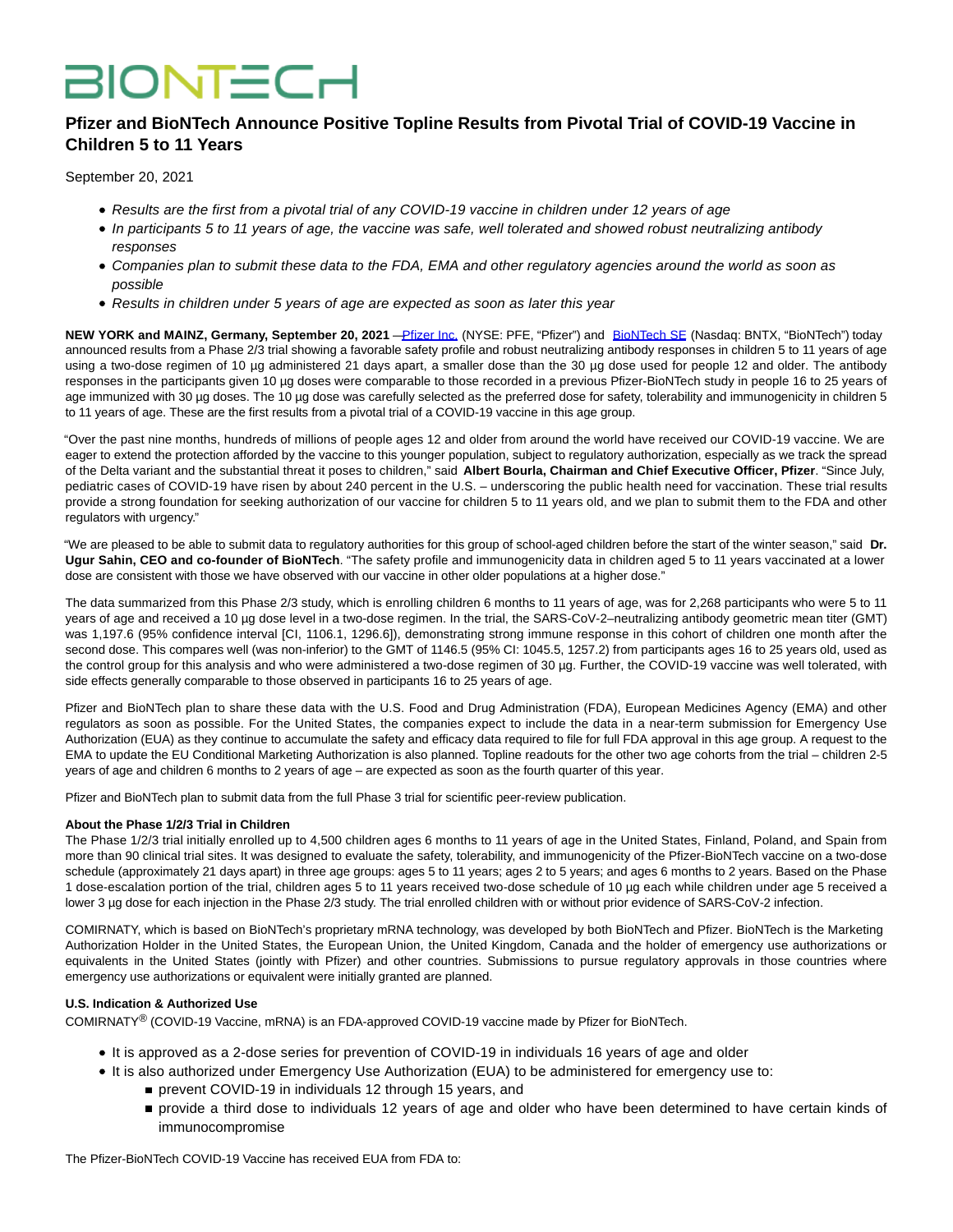- prevent COVID-19 in individuals 12 years of age and older, and
- provide a third dose to individuals 12 years of age and older who have been determined to have certain kinds of immunocompromise

The FDA-approved COMIRNATY® (COVID-19 Vaccine, mRNA) and the EUA-authorized Pfizer-BioNTech COVID-19 Vaccine have the same formulation and can be used interchangeably to provide the COVID-19 vaccination series. An individual may be offered either COMIRNATY® (COVID-19 Vaccine, mRNA) or the Pfizer-BioNTech COVID-19 Vaccine to prevent coronavirus disease 2019 (COVID-19) caused by SARS-CoV-2.

# **EUA Statement**

This emergency use of the product has not been approved or licensed by FDA, but has been authorized by FDA under an Emergency Use Authorization (EUA) to prevent Coronavirus Disease 2019 (COVID-19) for use in individuals 12 years of age and older; and the emergency use of this product is only authorized for the duration of the declaration that circumstances exist justifying the authorization of emergency use of the medical product under Section 564(b)(1) of the FD&C Act unless the declaration is terminated or authorization revoked sooner.

# **Important Safety Information**

Individuals should **not** get the Pfizer-BioNTech COVID-19 Vaccine if they:

- had a severe allergic reaction after a previous dose of this vaccine
- had a severe allergic reaction to any ingredient of this vaccine

Individuals should tell the vaccination provider about all of their medical conditions, including if they:

- have any allergies
- have had myocarditis (inflammation of the heart muscle) or pericarditis (inflammation of the lining outside the heart)
- have a fever
- have a bleeding disorder or are on a blood thinner
- are immunocompromised or are on a medicine that affects the immune system
- are pregnant, plan to become pregnant, or are breastfeeding
- have received another COVID-19 vaccine
- have ever fainted in association with an injection

The vaccine may not protect everyone.

Side effects reported with the vaccine include:

- There is a remote chance that the vaccine could cause a severe allergic reaction
	- A severe allergic reaction would usually occur within a few minutes to one hour after getting a dose of the vaccine. For this reason, vaccination providers may ask individuals to stay at the place where they received the vaccine for monitoring after vaccination
	- o Signs of a severe allergic reaction can include difficulty breathing, swelling of the face and throat, a fast heartbeat, a bad rash all over the body, dizziness, and weakness
	- If an individual experiences a severe allergic reaction, they should call 9-1-1 or go to the nearest hospital
- Myocarditis (inflammation of the heart muscle) and pericarditis (inflammation of the lining outside the heart) have occurred in some people who have received the vaccine. In most of these people, symptoms began within a few days following receipt of the second dose of the vaccine. The chance of having this occur is very low. Individuals should seek medical attention right away if they have any of the following symptoms after receiving the vaccine:
	- o chest pain
	- o shortness of breath
	- **o** feelings of having a fast-beating, fluttering, or pounding heart
- Side effects that have been reported with the vaccine include:
	- o severe allergic reactions; non-severe allergic reactions such as rash, itching, hives, or swelling of the face; myocarditis (inflammation of the heart muscle); pericarditis (inflammation of the lining outside the heart); injection site pain; tiredness; headache; muscle pain; chills; joint pain; fever; injection site swelling; injection site redness; nausea; feeling unwell; swollen lymph nodes (lymphadenopathy); diarrhea; vomiting; arm pain
- These may not be all the possible side effects of the vaccine. Serious and unexpected side effects may occur. The vaccine is still being studied in clinical trials. Call the vaccination provider or healthcare provider about bothersome side effects or side effects that do not go away

There is no information on the use of the vaccine with other vaccines.

Patients should always ask their healthcare providers for medical advice about adverse events. Individuals are encouraged to report negative side effects of vaccines to the US Food and Drug Administration (FDA) and the Centers for Disease Control and Prevention (CDC). Visit [http://www.vaers.hhs.gov o](https://www.globenewswire.com/Tracker?data=xdypPuTxcjAtzMWzjupygR06KoCRJLFZaTYPSRomIdcIUtE6Jt_y5MhWgVwDX4Vk0zcgC_lHD-T47lptcHwKmwCQzXZJzqFrKx9JfmWmVrsBZbf9FTiFNoNhyBykvBsjZ77oraPEodzvNxfijM1uq-18TpeEaSOFz80WfRN3V4Sy41Hw3cqcgJjbpMNxjkyfkOzVFhrtig2d0Z0cX0APRCi3mVYfG0UCWhexvFVIFZO5YfotM-2nBB55JAiPjR4OgqiU_2yQD7SRg1y34QQjHQx3TVj3b8O3Vyc6RIZx8UNym8S8hb1F0ng4INOZgsDI)r call 1-800-822-7967. In addition, side effects can be reported to Pfizer Inc. at [www.pfizersafetyreporting.com o](https://www.globenewswire.com/Tracker?data=DobgjF5UFLwybFyJOjveH4ANGz39pNLU9vo2bKYjFMRhqcUuHBKSxosuLoLGlJTDnqwx6KlOewlTSry9Brl0o-MxfLyi4ls26bY8iYVAQ05Np5f4wNax_W9r9VJh-zWNMU5CbOHv_M2-4Y9mq6xaKala-_Z5B2R0keCL8bIxfSqR_R-eU8xKrazdUw605wGb0VHFmJFw12znm2Yb-_EYH8hJdTZtMdfCI9aP631wtv7m5570rXWTP_q0N4Ho37_USInlg6lGoxXxhPPDF8LDGNH6p_zhPs4Nq4xlfiQy_NLVDIRik1lb8rjCwgMUW6wc2JAWm4ZeNFJmn2sKe1d7Bw==)r by calling 1-800-438-1985.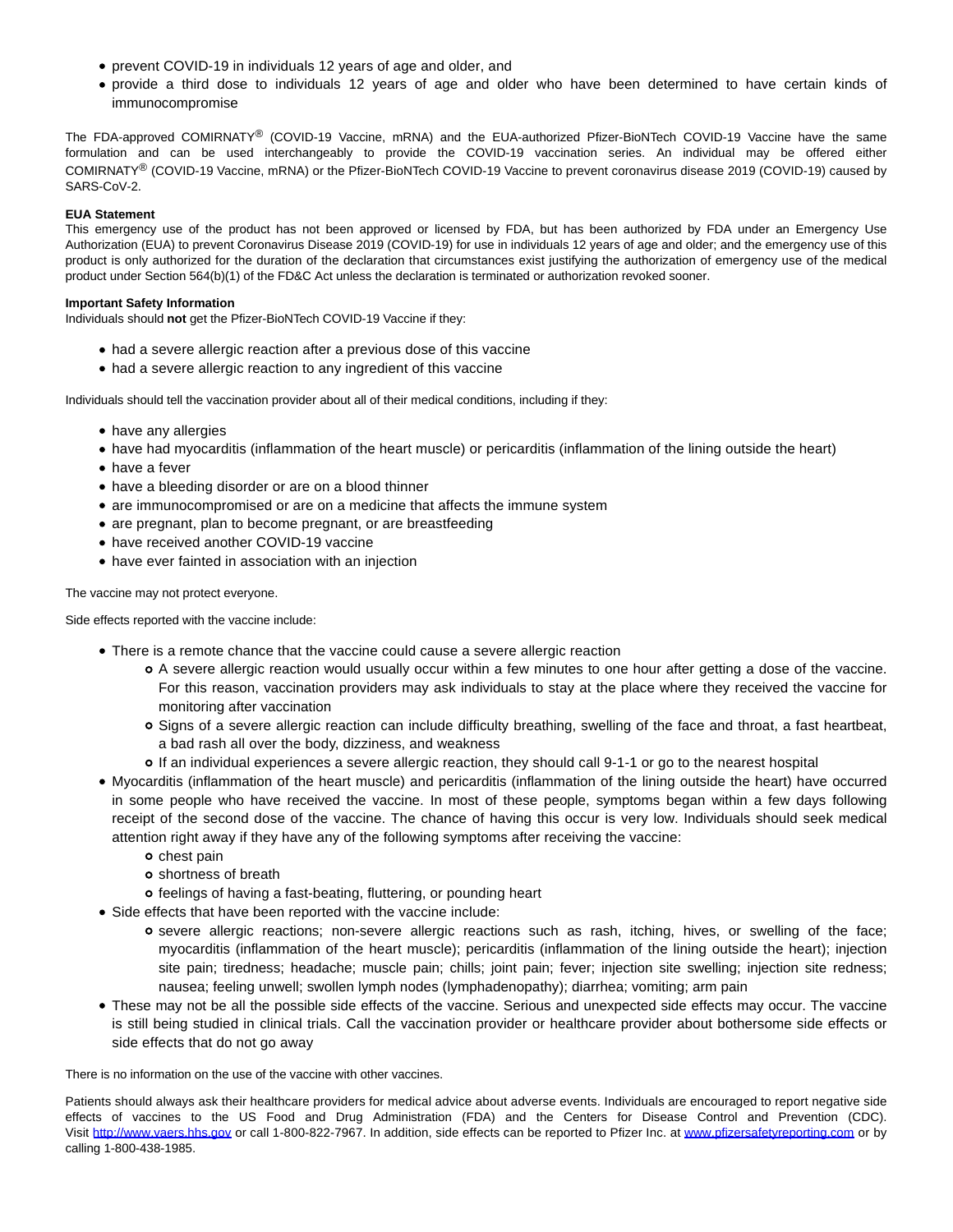Pleas[e click here f](https://www.globenewswire.com/Tracker?data=4AmawpC-6emOuGg_U5ohJo_0SlY_fFoxwxm8FP33z4LIesBQKeDSnDXeMb6qS7fQK4X39HsatK3yKvjhE4jItThVetvaKSH26hdeGkKNsdjJ4H2n3T9IDlbKJLQyo5CrAlwCttxf-TpXzN8l3-EXf89CmjYV7W1vIDepyT1o0Xa610_t9IPSZ4gc7546mAs8c5i_Qkhf5nHShttAHZYRWtBUeE0TG9ZGh1JIWSSIrArw_ljnskSewRIKjNgKTXwMZmwKQUhDQkq2LkX41SN28LVWh-ZWcVAyTFE55W_qSXjJwdzez6FntrqWkbET3ZmRpFhdic7alKERc-iKfqD4Pw==)or full Prescribing Information (16+ years of age). Please [click here f](https://www.globenewswire.com/Tracker?data=4AmawpC-6emOuGg_U5ohJrjpP762zjtIV1FSDYtJ2P-ia3gJI4ov06IE_MByy9m0l7zWR3rLhc0msi_Q_Y9fXyqNMzFOY2h1Tr7ubPCOZoQywEs8ooixYzQutWlVsp_PxRG3uK1sOSsIQvf5e_7GB0b7f1pEhj5PiUeItFrTGrKKA_HhZyyNWjgKhraCIWSprC3GGnajU33rQ66_VTOVbsYpX33FBrDKauJJGcFJ4ZeGQzd3ZvMY6f3Mcam3YHqksx8VLsXnQwPaXsl1ssCAgVX9up-dP3ugdIFEvReokMvSNc3jh-VdjzWpPFR6rAvv3chpW9FTRz698YsbJl_jeg==)or Fact Sheet for Vaccination Providers (12+ years of age).

#### **About Pfizer: Breakthroughs That Change Patients' Lives**

At Pfizer, we apply science and our global resources to bring therapies to people that extend and significantly improve their lives. We strive to set the standard for quality, safety and value in the discovery, development and manufacture of health care products, including innovative medicines and vaccines. Every day, Pfizer colleagues work across developed and emerging markets to advance wellness, prevention, treatments and cures that challenge the most feared diseases of our time. Consistent with our responsibility as one of the world's premier innovative biopharmaceutical companies, we collaborate with health care providers, governments and local communities to support and expand access to reliable, affordable health care around the world. For more than 170 years, we have worked to make a difference for all who rely on us. We routinely post information that may be important to investors on our website at [www.Pfizer.com.](https://www.globenewswire.com/Tracker?data=DobgjF5UFLwybFyJOjveH7l_isO49y5ZxGVdd5pykx23qbQ_vR0NmDG0C7vs6LoAG3r6i12tamK2oZdVabalr-9F4u6AM6JgLkXJIG-j1WttplPz3xIqjk09c8l6uaPC-Xrl1utOwyk8I3hTs0Y1CzwhZfuD_ga4GU4EgMH6PuNp_7Pho0kKSt9QzIcT8kw2HUuZsbRHiQxsohunHGXT8obZf9fyixR-VKm6jsqrBElGccohiZLInyYNHRr8l7iOTiuiwDatTJFLwBELg16FrMQhgZXb258vyRv3O4Ai_4c=) In addition, to learn more, please visit us on [www.Pfizer.com](https://www.globenewswire.com/Tracker?data=DobgjF5UFLwybFyJOjveH_F-aI2fYhR9c0SZj5_narv48qhXKGmnfytJZrz9oQUvMyqucc8gLnWwLSXBoXBI5XdPHxIBjfexcQaESwJVIjJkr4X9bO4_bd_h99RF4xcax2uqbZrD8UDlQlPTWuKYW-bq1TWzRxskuHuDHVTMj_qipo_Vg44tQ0f-Gl8uaQJdb-NAnwsc8IPcb4CF72RXA24kW4iM1DCtVe9WkfHhAdFJYi_sYP0rU09_0EyWkCaEdIOcN4quq06JmI2wWBoP55V-4EeBMo4hx4uYadzjIaU=) and follow us on Twitter at [@Pfizer a](https://www.globenewswire.com/Tracker?data=HmjwpONLv-_K-ZzsE2IXG-jsfhYNCZw4eiSJ1guzdDL4IZa_CnckhKGUxX15T2C7BqwWL1MRbeQLSRzier9UrlKIlTlxrxiMjlelM_XAchE19KurPe0qt4XTsWBCKQ3pqtiKAygxmWjReAQa_bzKD8vMXUKIYZ0rMuf2Loqb3PDazxFSB8o51td6h1Vh0ooP7qXDyvON2zi7VN5sLmX_SXLFII7E9OTv3FJ3yzjVFf3uHLuiPaeuZIAYXnW1E5p1i6JTG2Rq_yYhxJ4S6vzgvQ==)nd [@Pfizer News,](https://www.globenewswire.com/Tracker?data=HmjwpONLv-_K-ZzsE2IXG7nM7LuTQajyQD5hyN_U_v1t-U81rgAMAFtq2bRoDaHVmM6906UpIRLp9axoakXDVY9b0jXX7Wg8gQ9eyARvPEMMXyAgPm-QAanYLl2LHZMHzI4h-8kA0KVbzFqknCEfsAkx_E3L-uTfDbe2ZhqI0hLOjIpcLZV5XDFpEX3dBz4sW13Z0lo3Osw67gUHfzmEZgHeXgVW6FYmP2TBbyce3xuwVEItv7AehHOEaLFrGdcbJn8eKSrYeWaWhiMayxsM8lJE3sAK-uG2XSbZcSAm4Hc=) [LinkedIn,](https://www.globenewswire.com/Tracker?data=X8_frO7xai-ADFtCyMojnPbt0t65ppGwlAtpc_7tOKRZlQpV1veLd2lzLSCUWrcb67qoqrNw1bdN5xXTSxqcR7vQOZPDwrT1MldVGNh6fnyiCjfkdpOy2P0V-bGfc2tlfUgOr7SRvC0y_oG-_WN0Ht0oKh3qQehPMsk_FwEKO4s-R3PmoBlQc9Oy2XB9sE6PW2F7UlKwtFtZ5l-pg3Jtm06lxJFwYYbbNERQdOunjHcs9JTxYLAY0_C86DozUj2JGCjD3RL4vaGZtVazTmN12yBc6icd_RE4edlWLzc9nys=) [YouTube a](https://www.globenewswire.com/Tracker?data=BZ6aOm6hcWVJyMx7m1RnL6XzwoeWFuCn4OvQejzJOForgSWkSQuhI8nOogkCaL8G1Ulkj71ul9xRO8m5HVQA-wTBrULTLS8jNceQSMV96VMJGVCjPI7NNkE_6z82L7KQ8ulZzY9ghZ924PMB27b4HRbQR-ifpdzDBqMHd2fqjIthzur2e7WeKPht49sZ7UWfCYkYbhQb8WXwpEkEyVim8algfFnxtY0clzWLTAbqeRN_rMftabXVyC388LrxSNVWMvRjOXQ_HubdYfE6lT7edCW28cUF-KIDLgpT6DzCAGA=)nd like us on Facebook at [Facebook.com/Pfizer.](https://www.globenewswire.com/Tracker?data=8P9XoIgulyJvYsnMIDzHQROaKjhREWekIlZZLNU1rE5nM23FJrWFi6s_6X782Uyq07j9gBhz_wqe-RDaElAl9esZN4KNr6HDCpgb387HtVlDiOGQNyt2Mr5M9m4Ex_bt2JgI7xLJsLld7Kn1zaU5kWv-L6TEs4AaigMQwphlk-TnIppHOm_Y7mgizG6LInEvoyJv2NO9fnpTJPbgAsnlxL9CL_Zw5m5isFHyU413y2BjnGOKkuQWQioclBYaCulBGxuuX60lba_OM1eY6K8KYS3BhKsrV4Sm4Oak_Fj_NtZ_s6XCLZMYvYgVxPd9NsxN)

#### **Pfizer Disclosure Notice**

The information contained in this release is as of September 20, 2021. Pfizer assumes no obligation to update forward-looking statements contained in this release as the result of new information or future events or developments.

This release contains forward-looking information about Pfizer's efforts to combat COVID-19, the collaboration between BioNTech and Pfizer to develop a COVID-19 vaccine, the BNT162 mRNA vaccine program and COMIRNATY (COVID-19 Vaccine, mRNA) (BNT162b2) (including the potential in children 5 to 11 years of age and a study in children 6 months to 5 years of age, qualitative assessments of available data, potential benefits, expectations for clinical trials, the anticipated timing of data readouts, regulatory submissions, regulatory approvals or authorizations and anticipated manufacturing, distribution and supply) involving substantial risks and uncertainties that could cause actual results to differ materially from those expressed or implied by such statements. Risks and uncertainties include, among other things, the uncertainties inherent in research and development, including the ability to meet anticipated clinical endpoints, commencement and/or completion dates for clinical trials, regulatory submission dates, regulatory approval dates and/or launch dates, as well as risks associated with preclinical and clinical data (including the Phase 2/3 data), including the possibility of unfavorable new preclinical, clinical or safety data and further analyses of existing preclinical, clinical or safety data; whether and when our Phase 3 clinical trial will demonstrate protection from infection or disease following a booster (third) dose, which is the subject of ongoing study; the ability to produce comparable clinical or other results, including the rate of vaccine effectiveness and safety and tolerability profile observed to date, in additional analyses of the Phase 3 trial and additional studies or in larger, more diverse populations following commercialization; the ability of BNT162b2 to prevent COVID-19 caused by emerging virus variants; the risk that more widespread use of the vaccine will lead to new information about efficacy, safety, or other developments, including the risk of additional adverse reactions, some of which may be serious; the risk that preclinical and clinical trial data are subject to differing interpretations and assessments, including during the peer review/publication process, in the scientific community generally, and by regulatory authorities; whether and when additional data from the BNT162 mRNA vaccine program will be published in scientific journal publications and, if so, when and with what modifications and interpretations; whether regulatory authorities will be satisfied with the design of and results from these and any future preclinical and clinical studies; whether and when data from BNT162b2 in younger pediatric populations will be submitted to the FDA and other regulatory authorities to request amendments to emergency use or conditional marketing authorizations, whether and when applications for a potential booster (third) dose will be filed in any other jurisdictions and whether and when other biologics license and/or emergency use authorization applications or amendments to any such applications may be filed in particular jurisdictions for BNT162b2 or any other potential vaccines that may arise from the BNT162 program, and if obtained, whether or when such emergency use authorization or licenses will expire or terminate; whether and when any applications that may be pending or filed for BNT162b2 (including the potential amendments to request use in younger pediatric populations, a potential booster (third) dose or any other requested amendments to the emergency use or conditional marketing authorizations) or other vaccines that may result from the BNT162 program may be approved by particular regulatory authorities, which will depend on myriad factors, including making a determination as to whether the vaccine's benefits outweigh its known risks and determination of the vaccine's efficacy and, if approved, whether it will be commercially successful; decisions by regulatory authorities impacting labeling or marketing, manufacturing processes, safety and/or other matters that could affect the availability or commercial potential of a vaccine, including development of products or therapies by other companies; disruptions in the relationships between us and our collaboration partners, clinical trial sites or third-party suppliers; the risk that demand for any products may be reduced or no longer exist; risks related to the availability of raw materials to manufacture a vaccine; challenges related to our vaccine's ultra-low temperature formulation, two-dose schedule and attendant storage, distribution and administration requirements, including risks related to storage and handling after delivery by Pfizer; the risk that we may not be able to successfully develop other vaccine formulations, booster doses or new variant-specific vaccines; the risk that we may not be able to create or scale up manufacturing capacity on a timely basis or maintain access to logistics or supply channels commensurate with global demand for our vaccine, which would negatively impact our ability to supply the estimated numbers of doses of our vaccine within the projected time periods as previously indicated; whether and when additional supply agreements will be reached; uncertainties regarding the ability to obtain recommendations from vaccine advisory or technical committees and other public health authorities and uncertainties regarding the commercial impact of any such recommendations; challenges related to public vaccine confidence or awareness; uncertainties regarding the impact of COVID-19 on Pfizer's business, operations and financial results; and competitive developments.

A further description of risks and uncertainties can be found in Pfizer's Annual Report on Form 10-K for the fiscal year ended December 31, 2020 and in its subsequent reports on Form 10-Q, including in the sections thereof captioned "Risk Factors" and "Forward-Looking Information and Factors That May Affect Future Results", as well as in its subsequent reports on Form 8-K, all of which are filed with the U.S. Securities and Exchange Commission and available at [www.sec.gov a](https://www.globenewswire.com/Tracker?data=DobgjF5UFLwybFyJOjveH_beAcU4k0VNz7tD3JIJPveFtBqTi0-M03Lmc8kf3ZOANUFhEpBGcCgOmQ0vspi6r_fxGhJosdgas474HGsOqjlBAWL1rsP4R2GX1cBP_gboOO-50UVZbBV1WE7WETXCPoHCsaqvE4vP0DxIBqglKdHtGxyEKgBUtVLpf_5vMsOiN8HCRZXWx4KtXx0jQ34SWzqlCm_3KI8jGjIjYalTu_u0UHGRra7rr0VMHscjDbSofgTHNqavO4-Z73VqLvM8LErGK-CdazMKYHPW38y5LmEValzpYjM7CtxNvZhNcoRCS1N2KcbjpTCkOtl2_niy7u8d7CJghbYWrtoELCh1O_p87j5kAZapiMkXuN7QsV-ZLkgYWe34oFbff5__VjxPJ0d6fRjIucu2fdSZhdkR7T78q-NQptoDmnRKImF9tDvi)nd [www.pfizer.com.](https://www.globenewswire.com/Tracker?data=DobgjF5UFLwybFyJOjveH2TqdXNOYzzTeemfGPGqmnvzI3UDLJltTpJmPHog6IwKs42Mgu3XrScqQSdYMr7-Q3UcltAQ0cs1i3N-U9cWrdSbC_uQoPe83SmClT861mCDYBp00tpB0hLiTjlkKu5ObixH8HFyWCRvYUdx8PBvVcIpRz4pD3CyzFJwdPvyfgekNkuGOCVHHtmH1hvWyNSlQK7WRjSteBWSZNhnsIMICNHlQvnJF8uC2Q3tSXseC2ZJ6ntQZ1Xm94RoOottx7aGpRbIV1-Gg_fC_z2UNt3Peb4d8vS6Pt7yXyDfW5QR38PDXAsSatiaJ3R_RHM8oXAQHu_2182Y_cWV3L3M26Hp4aESk9u3atZm_ss29t_DtXJW1nioVhcg2mPeHEWiPiVoyy2a0bCw-2KPpxI8w87DBjRqVHnxdNvbflpk6q1lp6Hz)

#### **About BioNTech**

Biopharmaceutical New Technologies is a next generation immunotherapy company pioneering novel therapies for cancer and other serious diseases. The Company exploits a wide array of computational discovery and therapeutic drug platforms for the rapid development of novel biopharmaceuticals. Its broad portfolio of oncology product candidates includes individualized and off-the-shelf mRNA-based therapies, innovative chimeric antigen receptor T cells, bi-specific checkpoint immuno-modulators, targeted cancer antibodies and small molecules. Based on its deep expertise in mRNA vaccine development and in-house manufacturing capabilities, BioNTech and its collaborators are developing multiple mRNA vaccine candidates for a range of infectious diseases alongside its diverse oncology pipeline. BioNTech has established a broad set of relationships with multiple global pharmaceutical collaborators, including Genmab, Sanofi, Bayer Animal Health, Genentech, a member of the Roche Group, Regeneron, Genevant, Fosun Pharma, and Pfizer. For more information, please visi[t www.BioNTech.de.](https://www.globenewswire.com/Tracker?data=DobgjF5UFLwybFyJOjveHxX_DlcnaCt7DvykNBUUmJ52i3uM13-uYknB4nzjkk_hA9CsdhoF3tiQ5CmT7dm4V0J9R36LUckLX4N86_Xhy8ngLaUd11EENK6cEpHm6sF3AfZV82eNh8fe3KAFdL8-wOr-oNLqB87awRVOCNc-TeJK2xk4gNcw6wg7qS0rlNPDul39hv9snnFFZduWhH-wDQjsesP-cZ9O6gWBBWBXRGWofQEyJuwPUc62GHplDpWvnMeGQvu5SHladW6piwMNjKRv9VZwHPyuWdniBqSZbjM=)

#### **BioNTech Forward-looking Statements**

This press release contains "forward-looking statements" of BioNTech within the meaning of the Private Securities Litigation Reform Act of 1995.